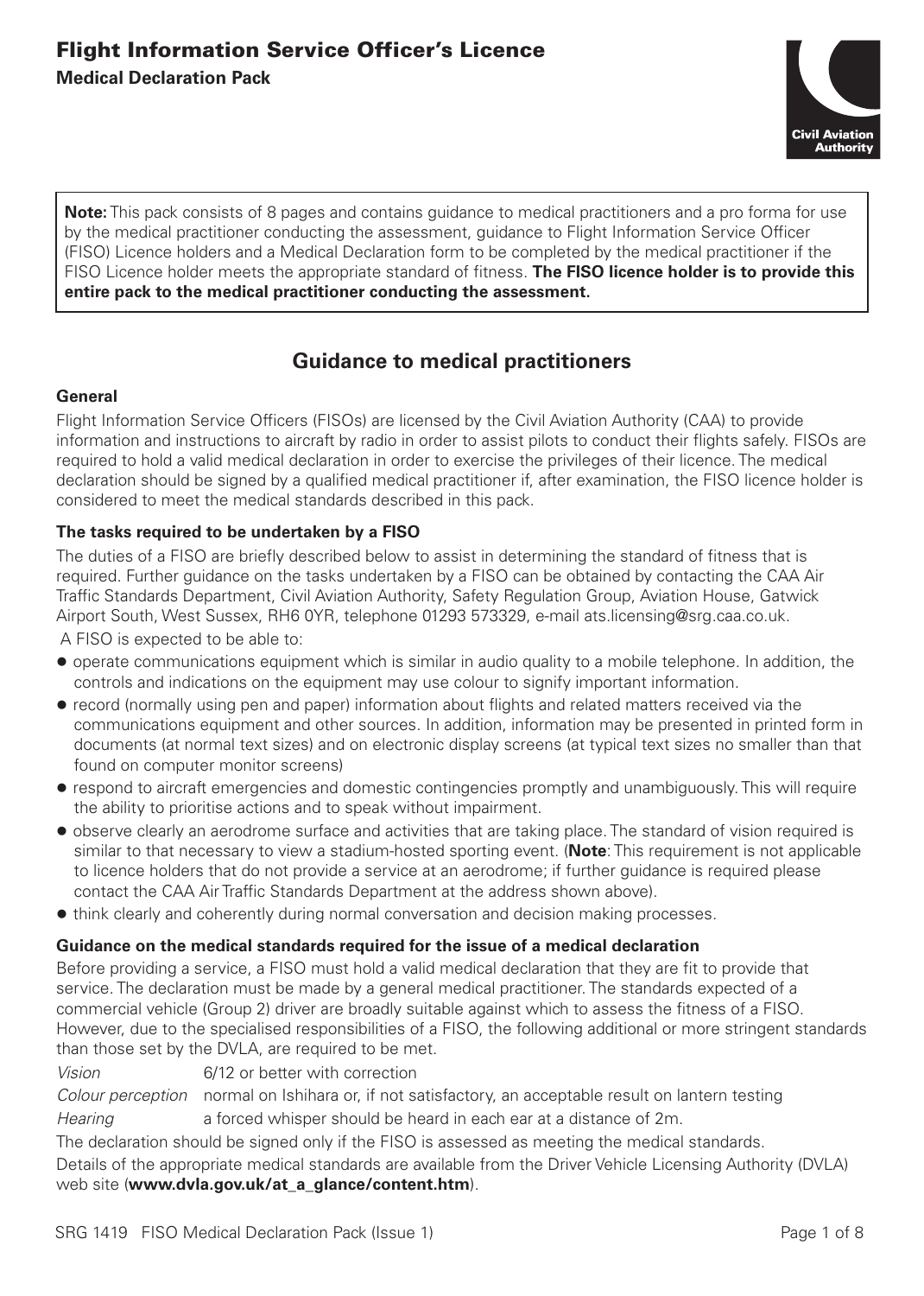### **Period of validity of a medical declaration**

Normal periods of validity of medical declarations are shown in the table below.

| Licence holder's age    | Period of validity of the medical declaration                                                                                                                                                                                                                                           |
|-------------------------|-----------------------------------------------------------------------------------------------------------------------------------------------------------------------------------------------------------------------------------------------------------------------------------------|
| 18 or over but under 50 | 60 months from the last day of the month in which the medical examination<br>takes place; however, in the case of medical examinations conducted after the<br>licence holder's 47th birthday, the medical declaration will expire on his/her<br>52nd birthday.                          |
| 50 or over but under 65 | 24 months from the last day of the month in which the medical examination<br>takes place; however, in the case of medical examinations conducted after the<br>licence holder's 64th birthday, the medical declaration will expire on his/her<br>66th birthday.                          |
| 65 or over but under 70 | 12 months from the last day of the month in which the medical examination<br>takes place; however, in the case of medical examinations conducted within 6<br>months of the licence holder's 70th birthday, the medical declaration will<br>expire 6 months after his/her 70th birthday. |
| 70 or over              | 6 months from the last day of the month in which the medical examination<br>takes place.                                                                                                                                                                                                |

If the general medical practitioner determines that there are clinical indications that suggest that the licence holder may not continue to meet the specified criteria for the issue of a medical declaration until the end of the normal period of validity, a shorter period of validity may be specified on the declaration.

A medical practitioner who requires further guidance on the standards to be applied when making an assessment of a FISO's fitness should contact a Civil Aviation Authority (CAA) Approved Medical Examiner (AME). Details of CAA AMEs are available from the CAA web site

(**www.caa.co.uk/application.aspx?categoryid=49&pagetype=65&applicationid=21**). If further advice is required, contact the CAA Medical Department, Civil Aviation Authority, Safety Regulation Group, Aviation House, Gatwick Airport South, West Sussex, RH6 0YR, telephone 01293 573700.

#### **Specific advice regarding pregnancy**

The holder of a FISO licence shall not possess any functional or structural obstetric or gynaecological condition which is likely to interfere with the safe exercise of the privileges of her licence. If obstetric evaluation indicates a normal pregnancy, the licence holder may be issued with a Medical Declaration until not later than the end of the 34th week of gestation.

A Medical Declaration may again be issued upon satisfactory confirmation of full recovery following confinement or termination of pregnancy.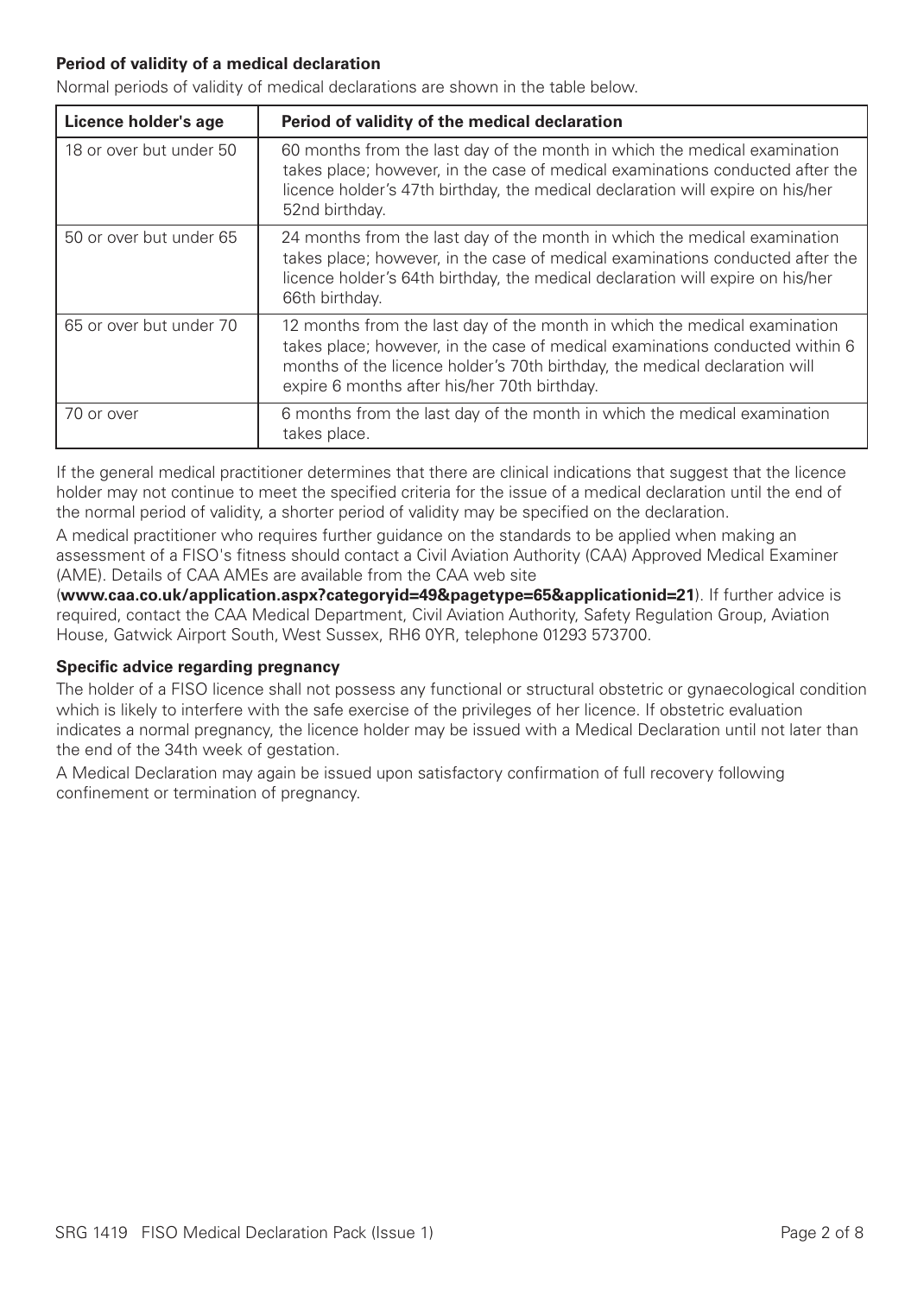#### **Completion of the medical declaration**

The medical declaration is a simple form intended to be kept by licence holders with their licence. An example is shown here.

If the licence holder meets the specified criteria for the issue of a medical declaration, the medical practitioner should insert the licence holder's name and their own name, IN BLOCK LETTERS, in the appropriate spaces. If the vision requirements can only be met by the licence holder with the aid of corrective glasses or contact lenses, the box indicating this should be ticked.

If it is considered that there are clinical indications to suggest that the licence holder  $\mathcal D$ may not continue to meet the specified criteria for the issue of a medical declaration until the end of the normal period of validity, a shorter period of validity may be specified on the declaration. In such cases, the box indicating that a shorter period validity applies should be ticked and the period of validity, specified in months, should be entered in the appropriate space. Finally the date that the declaration expires (whether based on the routine validity period or a limited period determined by the medical practitioner) should be entered and the declaration signed by the medical practitioner conducting the assessment.

| <b>Medical Declaration</b><br>associated with a Flight Information Service Officer's Licence                                                                                                     |
|--------------------------------------------------------------------------------------------------------------------------------------------------------------------------------------------------|
|                                                                                                                                                                                                  |
| FISO name) and consider him/her to meet the specified medical standards.<br>Vision standard met only with correction                                                                             |
| Note: If this box is ticked, the privileges of the FISO licence may only be<br>exercised if the FISO has corrective lenses available when providing a<br>service and uses them when appropriate. |
|                                                                                                                                                                                                  |
|                                                                                                                                                                                                  |
|                                                                                                                                                                                                  |
|                                                                                                                                                                                                  |
|                                                                                                                                                                                                  |
|                                                                                                                                                                                                  |
|                                                                                                                                                                                                  |
| .                                                                                                                                                                                                |
|                                                                                                                                                                                                  |
|                                                                                                                                                                                                  |
|                                                                                                                                                                                                  |
| The FISO licence holder is to sign below to indicate that he/she<br>understands the limitations associated with the medical declaration                                                          |
|                                                                                                                                                                                                  |
| This Medical Declaration is to be kept with the holder's FISO licence                                                                                                                            |
|                                                                                                                                                                                                  |

#### **Records**

The medical practitioner conducting the examination is recommended to retain the assessment form and examination report for a minimum period of two years after the date of expiry of the medical declaration. In normal circumstances records of examinations for FISO medical declarations are not required to be forwarded to the CAA; however, in some instances the CAA may request a copy of the medical practitioner's records.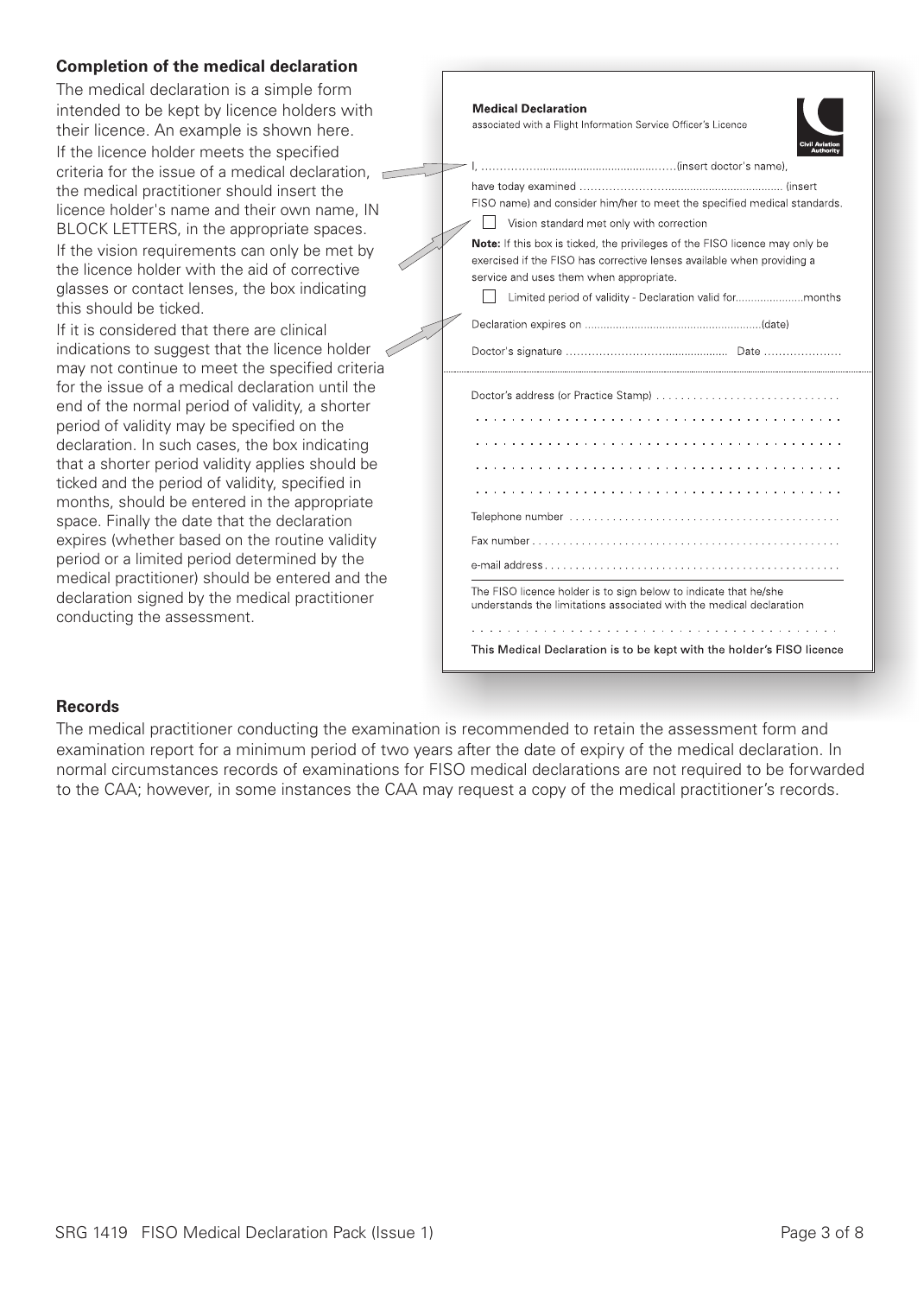# **Guidance to FISO licence holders**

#### **General**

In order to exercise the privileges of the FISO licence, a FISO is required to hold a valid medical declaration of fitness. The declaration must be signed by a qualified medical practitioner.

When seeking an assessment for the issue of a medical declaration, **the licence holder shall provide the medical practitioner with a copy of this pack.**

The standard of fitness expected in order for a medical declaration to be issued is broadly equivalent to that expected of a commercial vehicle driver and is based on the medical standards expected of a Group 2 driving licence holder.

If for any reason a FISO knows or believes that he/she is not fit to exercise the privileges of his/her licence, or does not meet the standards for the issue of a medical declaration, then the FISO shall not provide a service irrespective of the validity of the medical declaration.

#### **Period of validity**

It is the responsibility of the licence holder to ensure that the medical declaration is current. Unless a shorter period of validity is specified on the medical declaration, the declaration is valid for the period shown in the table below.

| Licence holder's age    | Period of validity of the medical declaration                                                                                                                                                                                                                                           |
|-------------------------|-----------------------------------------------------------------------------------------------------------------------------------------------------------------------------------------------------------------------------------------------------------------------------------------|
| 18 or over but under 50 | 60 months from the last day of the month in which the medical examination<br>takes place; however, in the case of medical examinations conducted after the<br>licence holder's 47th birthday, the medical declaration will expire on his/her<br>52nd birthday.                          |
| 50 or over but under 65 | 24 months from the last day of the month in which the medical examination<br>takes place; however, in the case of medical examinations conducted after the<br>licence holder's 64th birthday, the medical declaration will expire on his/her<br>66th birthday.                          |
| 65 or over but under 70 | 12 months from the last day of the month in which the medical examination<br>takes place; however, in the case of medical examinations conducted within 6<br>months of the licence holder's 70th birthday, the medical declaration will<br>expire 6 months after his/her 70th birthday. |
| 70 or over              | 6 months from the last day of the month in which the medical examination<br>takes place.                                                                                                                                                                                                |

**Note:** A Class 1 or Class 2 CAA or JAA medical certificate issued in association with another CAA or JAA licence, or a Class 3 Medical Certificate issued in association with an Air Traffic Controller's Licence is deemed to act as a medical declaration for a FISO licence provided it is valid for the period of validity of the medical declaration that would otherwise be required. An unrestricted medical declaration issued in association with a UK National Private Pilot's Licence (i.e. a declaration that permits the holder to carry passengers) is deemed to act as a medical declaration for a FISO licence provided that additional evidence that the holder also satisfies the specific requirements relating to vision, colour perception and hearing described in this Medical Declaration Pack is available. A FISO licence holder who holds such a medical certificate or declaration must keep a copy (a photocopy is acceptable) of that certificate or declaration with their FISO licence in place of the medical declaration. If there is any doubt as to the validity of the evidence of medical fitness, advice should be sought from the Air Traffic Standards Department. If requested, the original medical certificate must be made available to the CAA within 30 days. A medical declaration issued for use in relation to a FISO licence is not valid for use in relation to any other CAA or JAA licence.

#### **Pregnancy**

A FISO licence holder who has reason to believe that she is pregnant is required to seek the advice of a qualified medical practitioner as to her fitness for the issue of a medical declaration and to exercise the privileges of her licence during and immediately following her pregnancy.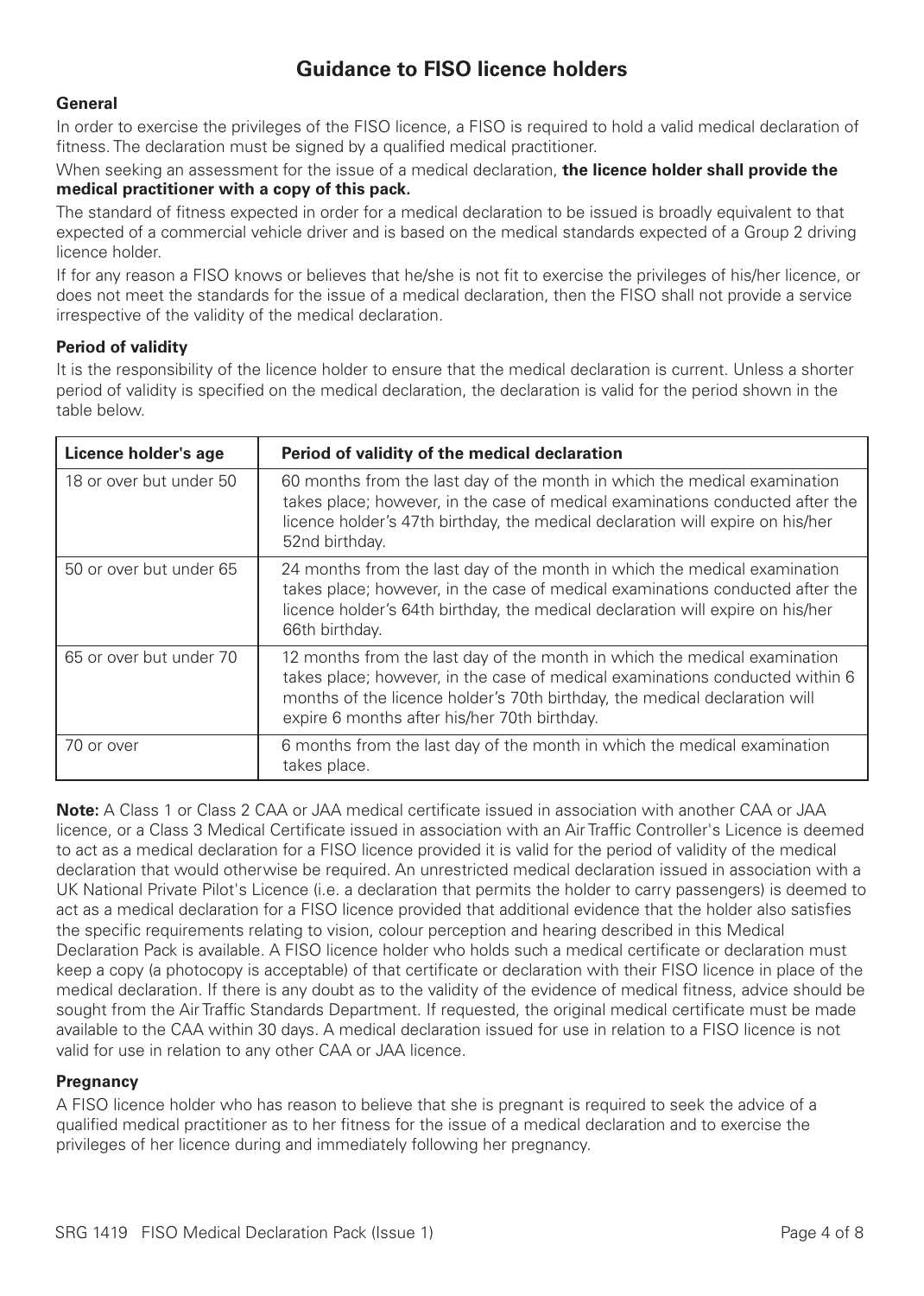If, at any time during her pregnancy, a licence holder is advised by a qualified medical practitioner that she does not (or will not) meet the criteria for the issue of a medical declaration, the licence holder is not permitted to exercise the privileges of her licence until such time as the qualified medical practitioner assesses her and finds that she meets the criteria for the issue of a medical declaration.

#### **Charges**

The charges made for the assessment of fitness and for signing the declaration are at the discretion of the medical practitioner and are the responsibility of the FISO licence holder.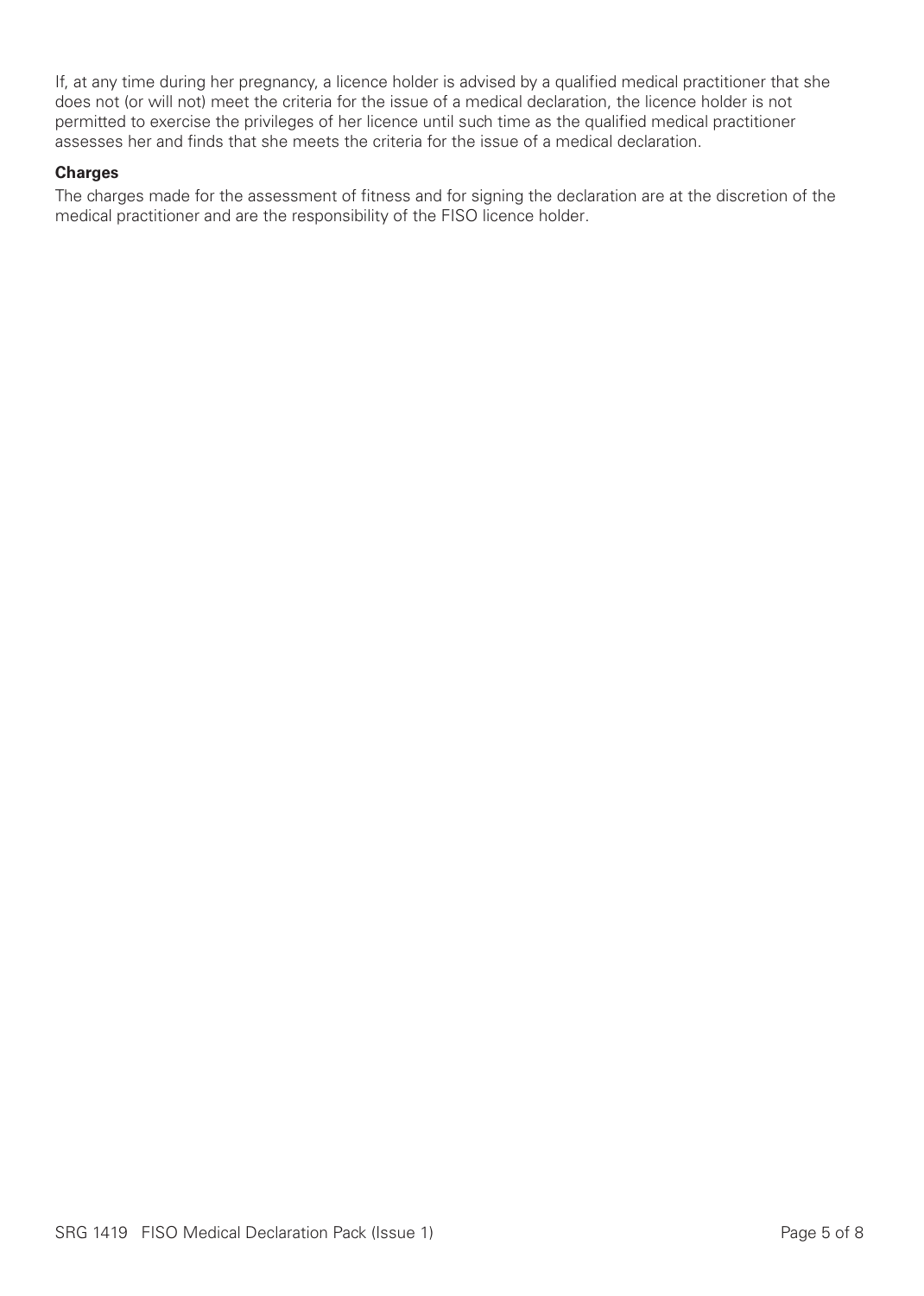### FISO Medical Assessment record MEDICAL IN CONFIDENCE

#### **To be completed by the FISO prior to the medical examination**

| Surname                                                                                                                                                                                                                                                                                                                                                                                                                                                                                                                                                                                                                                                                                                                                                                        |     |    |                                                                         | Previous surname(s)                            |     |    |                   |                                                     | Title |      |                                                                                                                                                                                                       |     |    |
|--------------------------------------------------------------------------------------------------------------------------------------------------------------------------------------------------------------------------------------------------------------------------------------------------------------------------------------------------------------------------------------------------------------------------------------------------------------------------------------------------------------------------------------------------------------------------------------------------------------------------------------------------------------------------------------------------------------------------------------------------------------------------------|-----|----|-------------------------------------------------------------------------|------------------------------------------------|-----|----|-------------------|-----------------------------------------------------|-------|------|-------------------------------------------------------------------------------------------------------------------------------------------------------------------------------------------------------|-----|----|
|                                                                                                                                                                                                                                                                                                                                                                                                                                                                                                                                                                                                                                                                                                                                                                                |     |    |                                                                         | Date of birth                                  |     |    |                   |                                                     | Sex   |      |                                                                                                                                                                                                       |     |    |
| Forename(s)                                                                                                                                                                                                                                                                                                                                                                                                                                                                                                                                                                                                                                                                                                                                                                    |     |    |                                                                         |                                                |     |    |                   | Age<br>years                                        |       | Male | Female                                                                                                                                                                                                |     |    |
| Place and country of birth                                                                                                                                                                                                                                                                                                                                                                                                                                                                                                                                                                                                                                                                                                                                                     |     |    |                                                                         | Nationality                                    |     |    |                   |                                                     |       |      | Occupation (Please state others if not full-time FISO)                                                                                                                                                |     |    |
| Address                                                                                                                                                                                                                                                                                                                                                                                                                                                                                                                                                                                                                                                                                                                                                                        |     |    |                                                                         |                                                |     |    |                   |                                                     |       |      |                                                                                                                                                                                                       |     |    |
|                                                                                                                                                                                                                                                                                                                                                                                                                                                                                                                                                                                                                                                                                                                                                                                |     |    |                                                                         |                                                |     |    |                   |                                                     |       |      |                                                                                                                                                                                                       |     |    |
| General Practitioner name and address                                                                                                                                                                                                                                                                                                                                                                                                                                                                                                                                                                                                                                                                                                                                          |     |    |                                                                         |                                                |     |    |                   |                                                     |       |      |                                                                                                                                                                                                       |     |    |
|                                                                                                                                                                                                                                                                                                                                                                                                                                                                                                                                                                                                                                                                                                                                                                                |     |    |                                                                         |                                                |     |    |                   |                                                     |       |      |                                                                                                                                                                                                       |     |    |
| Alcohol consumption<br>- state average weekly intake in units                                                                                                                                                                                                                                                                                                                                                                                                                                                                                                                                                                                                                                                                                                                  |     |    |                                                                         | Yes                                            | No  |    |                   |                                                     |       |      | Do you smoke tobacco? If applicable, state the type of tobacco smoked, the amount and number of years you<br>have smoked. If you have smoked in the past, give details and the date that you stopped. |     |    |
| Do you currently use any medication?<br>No<br>Yes                                                                                                                                                                                                                                                                                                                                                                                                                                                                                                                                                                                                                                                                                                                              |     |    |                                                                         | If yes, state drug, dose, date started and why |     |    |                   |                                                     |       |      |                                                                                                                                                                                                       |     |    |
| <b>General and medical history</b>                                                                                                                                                                                                                                                                                                                                                                                                                                                                                                                                                                                                                                                                                                                                             |     |    |                                                                         |                                                |     |    |                   |                                                     |       |      |                                                                                                                                                                                                       |     |    |
| Do you have, or have you ever had, any of the following? Tick YES or NO for each question. Elaborate YES answers in the remarks section.                                                                                                                                                                                                                                                                                                                                                                                                                                                                                                                                                                                                                                       |     |    |                                                                         |                                                |     |    |                   |                                                     |       |      |                                                                                                                                                                                                       |     |    |
|                                                                                                                                                                                                                                                                                                                                                                                                                                                                                                                                                                                                                                                                                                                                                                                | Yes | No |                                                                         |                                                | Yes | No |                   |                                                     | Yes   | No   | <b>Females only</b>                                                                                                                                                                                   | Yes | No |
| Eye trouble/eye operation                                                                                                                                                                                                                                                                                                                                                                                                                                                                                                                                                                                                                                                                                                                                                      |     |    | Nose, throat or speech<br>disorder                                      |                                                |     |    | disease           | Malaria or other tropical                           |       |      | Gynecological, menstrual<br>problems                                                                                                                                                                  |     |    |
| Spectacles and/or contact<br>lenses ever worn                                                                                                                                                                                                                                                                                                                                                                                                                                                                                                                                                                                                                                                                                                                                  |     |    | Head injury or concussion                                               |                                                |     |    | Positive HIV test |                                                     |       |      | Are you pregnant?                                                                                                                                                                                     |     |    |
| Spectacle/contact lens<br>prescription/change since<br>last medical examination                                                                                                                                                                                                                                                                                                                                                                                                                                                                                                                                                                                                                                                                                                |     |    | Frequent or severe<br>headaches                                         |                                                |     |    | disease           | Sexually transmitted                                |       |      |                                                                                                                                                                                                       |     |    |
| Hay fever or other allergy                                                                                                                                                                                                                                                                                                                                                                                                                                                                                                                                                                                                                                                                                                                                                     |     |    | Dizziness or fainting spells                                            |                                                |     |    |                   | Admission to hospital                               |       |      |                                                                                                                                                                                                       |     |    |
| Asthma or lung disease                                                                                                                                                                                                                                                                                                                                                                                                                                                                                                                                                                                                                                                                                                                                                         |     |    | Unconsciousness for any<br>reason                                       |                                                |     |    |                   | Any other illness or injury                         |       |      |                                                                                                                                                                                                       |     |    |
| Heart or vascular trouble                                                                                                                                                                                                                                                                                                                                                                                                                                                                                                                                                                                                                                                                                                                                                      |     |    | Neurological disorders,<br>stroke, epilepsy, seizure,<br>paralysis etc. |                                                |     |    | examination       | Visit to medical practitioner<br>since last medical |       |      |                                                                                                                                                                                                       |     |    |
| High or low blood pressure                                                                                                                                                                                                                                                                                                                                                                                                                                                                                                                                                                                                                                                                                                                                                     |     |    | Psychological/psychiatric<br>trouble of any sort                        |                                                |     |    |                   | Refusal of life insurance                           |       |      |                                                                                                                                                                                                       |     |    |
| Kidney stone or blood in                                                                                                                                                                                                                                                                                                                                                                                                                                                                                                                                                                                                                                                                                                                                                       |     |    | Alcohol/drug/substance                                                  |                                                |     |    |                   | Refusal of flying licence                           |       |      | Family history of:                                                                                                                                                                                    |     |    |
| urine                                                                                                                                                                                                                                                                                                                                                                                                                                                                                                                                                                                                                                                                                                                                                                          |     |    | abuse                                                                   |                                                |     |    |                   |                                                     |       |      | Heart disease                                                                                                                                                                                         |     |    |
|                                                                                                                                                                                                                                                                                                                                                                                                                                                                                                                                                                                                                                                                                                                                                                                |     |    |                                                                         |                                                |     |    |                   |                                                     |       |      | High blood pressure                                                                                                                                                                                   |     |    |
| Diabetes or hormone<br>disorder                                                                                                                                                                                                                                                                                                                                                                                                                                                                                                                                                                                                                                                                                                                                                |     |    | Attempted suicide                                                       |                                                |     |    |                   | Medical rejection from or<br>for military service   |       |      | High cholesterol level<br>Epilepsy                                                                                                                                                                    |     |    |
|                                                                                                                                                                                                                                                                                                                                                                                                                                                                                                                                                                                                                                                                                                                                                                                |     |    |                                                                         |                                                |     |    |                   |                                                     |       |      | Mental illness                                                                                                                                                                                        |     |    |
| Stomach, liver or intestinal<br>trouble                                                                                                                                                                                                                                                                                                                                                                                                                                                                                                                                                                                                                                                                                                                                        |     |    | Motion sickness requiring<br>medication                                 |                                                |     |    |                   | Award of pension or<br>compensation for injury or   |       |      | <b>Diabetes</b><br>Tuberculosis                                                                                                                                                                       |     |    |
| Deafness or ear disorder                                                                                                                                                                                                                                                                                                                                                                                                                                                                                                                                                                                                                                                                                                                                                       |     |    | Anaemia/Sickle cell trait or                                            |                                                |     |    | illness           |                                                     |       |      | Allergy/asthma/eczema                                                                                                                                                                                 |     |    |
|                                                                                                                                                                                                                                                                                                                                                                                                                                                                                                                                                                                                                                                                                                                                                                                |     |    | other blood disorder                                                    |                                                |     |    |                   |                                                     |       |      | Inherited disorders<br>Glaucoma                                                                                                                                                                       |     |    |
| <b>Remarks</b>                                                                                                                                                                                                                                                                                                                                                                                                                                                                                                                                                                                                                                                                                                                                                                 |     |    |                                                                         |                                                |     |    |                   |                                                     |       |      |                                                                                                                                                                                                       |     |    |
| Declaration: I hereby declare that I have carefully considered the statements made above and that to the best of my belief they are complete and correct and that I have<br>not witheld any relevant information or made misleading statements. CONSENTTO RELEASE OF MEDICAL INFORMATION: I hereby authorise the release of all<br>information contained in this report and any or all attachments to the relevant medical practitioner recognising that these documents or any other electronically stored<br>data are to be used for completion of a medical assessment and will become the property of the examining doctor, providing that I or my physician may have access to<br>them according to national law. Medical confidentiality will be respected at all times. |     |    |                                                                         |                                                |     |    |                   |                                                     |       |      |                                                                                                                                                                                                       |     |    |

Date . . . . . . . . . . . . . . . . . . . . . . Signature of applicant. . . . . . . . . . . . . . . . . . . . . . . . . . . . . . . . . . . . . . . . . Signature of witness . . . . . . . . . . . . . . . . . . . . . . . . . . .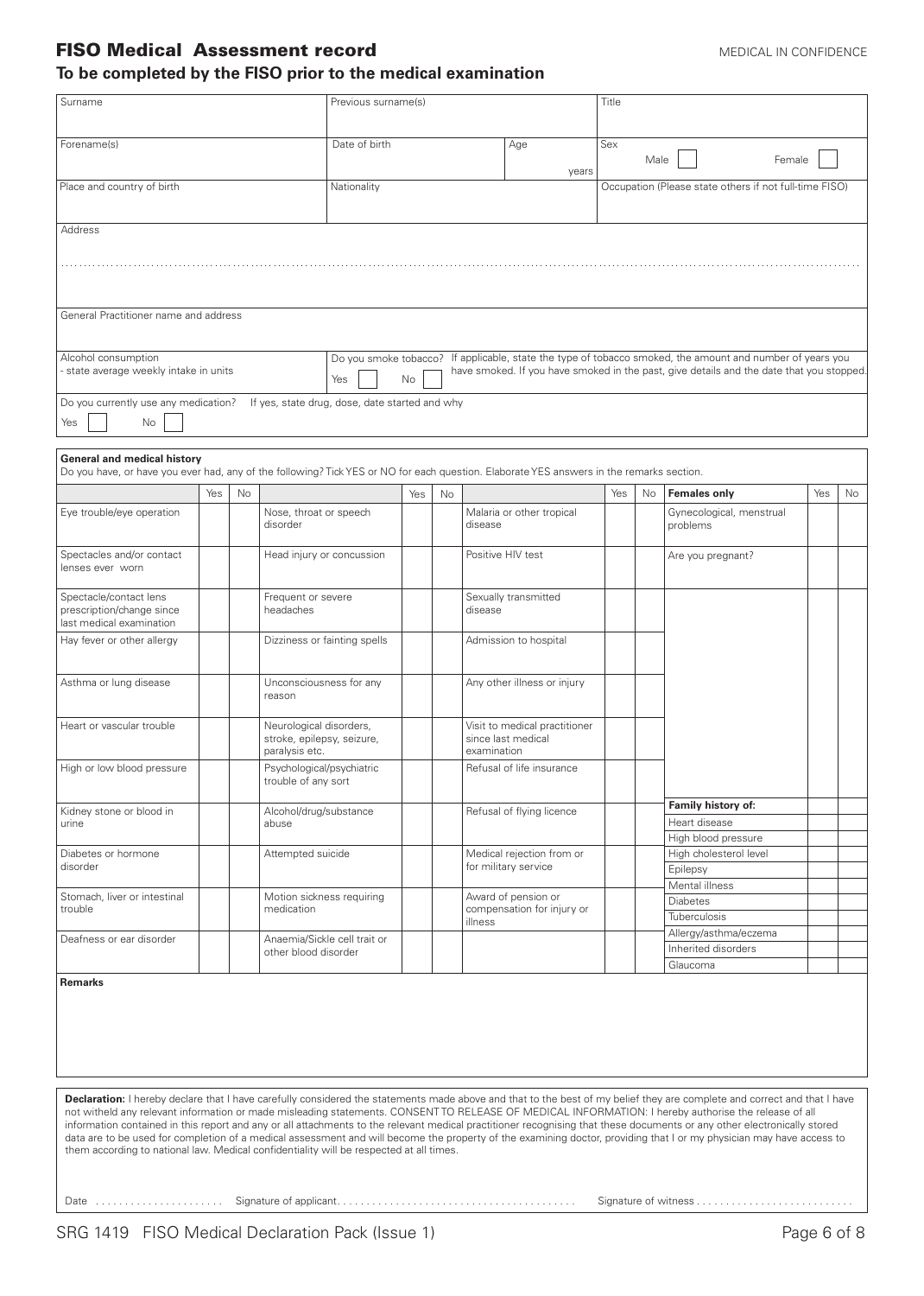## FISO licence holder - Medical Examination report MEDICAL IN CONFIDENCE **To be completed by the medical practitioner during the medical examination**

#### FISO licence holder name Date of examination Date of examination

| <b>Clinical examination</b>   |        |                         |           |                 |        |
|-------------------------------|--------|-------------------------|-----------|-----------------|--------|
| Height                        | Weight | Blood pressure - seated |           | Pulse - resting |        |
|                               |        | Systolic                | Diastolic | Rate            | Rhythm |
| cm                            | kgs    | mm Hg                   | mm Hg     |                 |        |
| Any significant abnormalities |        |                         |           |                 |        |
|                               |        |                         |           |                 |        |
|                               |        |                         |           |                 |        |
|                               |        |                         |           |                 |        |
|                               |        |                         |           |                 |        |
|                               |        |                         |           |                 |        |
|                               |        |                         |           |                 |        |
|                               |        |                         |           |                 |        |
|                               |        |                         |           |                 |        |
|                               |        |                         |           |                 |        |
|                               |        |                         |           |                 |        |
|                               |        |                         |           |                 |        |
|                               |        |                         |           |                 |        |
|                               |        |                         |           |                 |        |
|                               |        |                         |           |                 |        |

**Medical examiner recommendation**

## **Visual acuity**<br>Distant vision

| v isuai acuity<br>Distant vision at 6m |                                    |                      |                | <b>IVIEGICAL EXAMPLE TECOMMENTATION</b>                                                                                                                                                              |           |
|----------------------------------------|------------------------------------|----------------------|----------------|------------------------------------------------------------------------------------------------------------------------------------------------------------------------------------------------------|-----------|
|                                        |                                    | Glasses              | Contact lenses | Applicant meets an appropriate standard                                                                                                                                                              | Yes<br>No |
| Right eye                              | Corrected to                       |                      |                | Vision standard met only with correction                                                                                                                                                             | Yes<br>No |
| Left eye                               | Corrected to                       |                      |                | Limited period of validity specified                                                                                                                                                                 | Yes<br>No |
| Both eyes                              | Corrected to                       |                      |                | If so, expiry date                                                                                                                                                                                   |           |
| Glasses worn?                          |                                    | Contact lenses worn? |                | Medical declaration form signed                                                                                                                                                                      | No<br>Yes |
| Yes<br>Type:                           | No                                 | Yes<br>Type:         | No             | <b>Medical examiner declaration</b>                                                                                                                                                                  |           |
|                                        |                                    |                      |                | I hereby certify that I have personally examined the applicant named on this<br>medical examination report and that this report with an attachment embodies my<br>findings completely and correctly. |           |
| Hearing                                |                                    |                      |                |                                                                                                                                                                                                      |           |
|                                        |                                    | Left ear             | Right ear      |                                                                                                                                                                                                      |           |
|                                        | Can a forced whisper be heard at a | Yes                  | Yes            |                                                                                                                                                                                                      |           |
| distance of 2m?                        |                                    | No                   | No             |                                                                                                                                                                                                      |           |
| <b>Urinanalysis</b>                    |                                    |                      |                |                                                                                                                                                                                                      |           |
| Glucose                                | Protein                            | Blood                | Other          |                                                                                                                                                                                                      |           |
|                                        |                                    |                      |                |                                                                                                                                                                                                      |           |
|                                        |                                    |                      |                |                                                                                                                                                                                                      |           |
|                                        |                                    |                      |                |                                                                                                                                                                                                      |           |
| Normal<br>Comments:                    | Abnormal                           |                      |                |                                                                                                                                                                                                      |           |
|                                        |                                    |                      |                |                                                                                                                                                                                                      |           |
|                                        |                                    |                      |                |                                                                                                                                                                                                      |           |
|                                        |                                    |                      |                |                                                                                                                                                                                                      |           |

#### **Additional reports**

|           | Not performed   Date performed | Normal | Abnormal |
|-----------|--------------------------------|--------|----------|
| l ECG     |                                |        |          |
| Audiogram |                                |        |          |
|           |                                |        |          |
|           |                                |        |          |